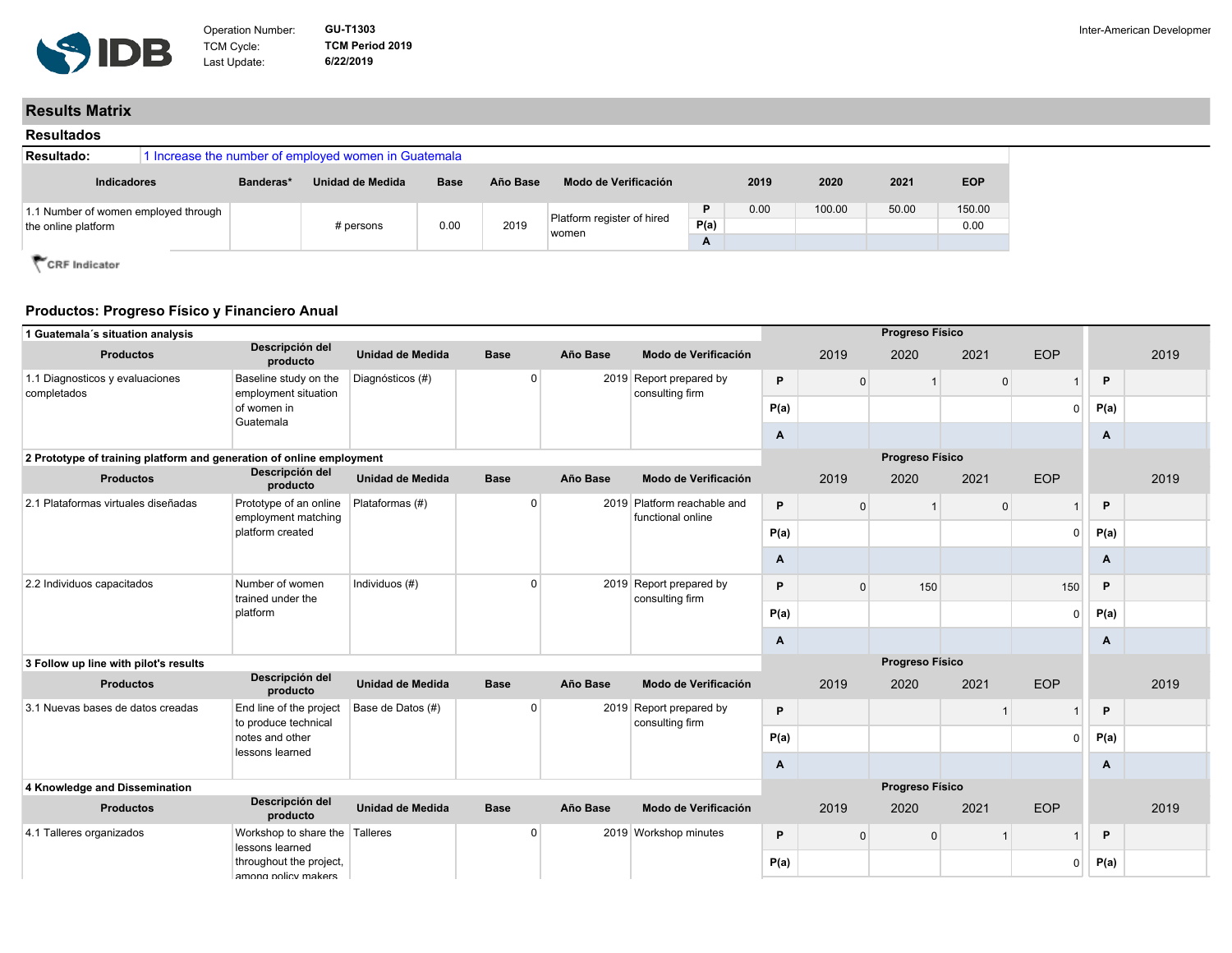|                            | among policy makers<br>and Bank staff                    |  |  |                                         | $\mathbf{A}$ |  |    | A    |  |
|----------------------------|----------------------------------------------------------|--|--|-----------------------------------------|--------------|--|----|------|--|
| 4.2 Notas tecnicas creadas | Technical notes about Notas (#)<br>the experience of the |  |  | 2019 Technical notes published <b>p</b> |              |  |    | D    |  |
|                            | intervention created                                     |  |  |                                         | P(a)         |  | 0. | P(a) |  |
|                            |                                                          |  |  |                                         | $\mathbf{r}$ |  |    | A    |  |

## **Otro Costo**

| <b>Costo Total</b> |
|--------------------|
|                    |
|                    |
|                    |

|      | 2019 |
|------|------|
| P    |      |
| P(a) |      |
| A    |      |

CRF Indicator

Standard Output Indicator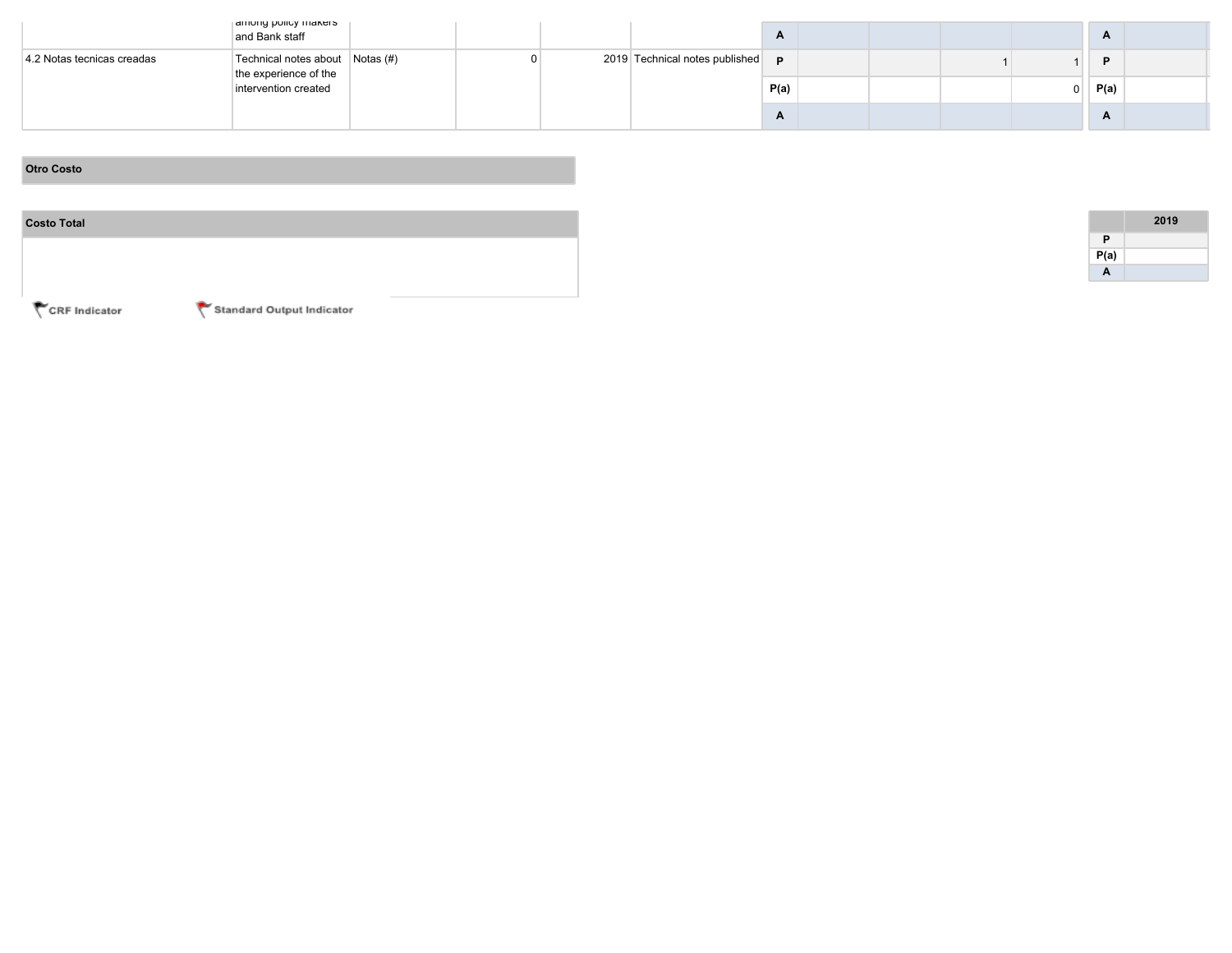÷,

| Progreso Financiero |       |            |                       |            |                 |  |
|---------------------|-------|------------|-----------------------|------------|-----------------|--|
| 2020                | 2021  | <b>EOP</b> | <b>Tema</b>           | Fondo      | <b>Banderas</b> |  |
| 100000              |       | 100000     | Mercados<br>laborales | SOC        | ٣               |  |
|                     |       | 0          |                       |            |                 |  |
|                     |       |            |                       |            |                 |  |
| Progreso Financiero |       |            |                       |            |                 |  |
| 2020                | 2021  | <b>EOP</b> | <b>Tema</b>           | Fondo      | <b>Banderas</b> |  |
| 10000               |       | 10000      | Mercados<br>laborales | SOC        |                 |  |
|                     |       | 0          |                       |            |                 |  |
|                     |       |            |                       |            |                 |  |
| 10000               |       | 10000      | Mercados<br>laborales | <b>SOC</b> |                 |  |
|                     |       | 0          |                       |            |                 |  |
|                     |       |            |                       |            |                 |  |
| Progreso Financiero |       |            |                       |            |                 |  |
| 2020                | 2021  | <b>EOP</b> | Tema                  | Fondo      | <b>Banderas</b> |  |
|                     | 80000 | 80000      | Mercados<br>laborales | <b>SOC</b> |                 |  |
|                     |       | 0          |                       |            |                 |  |
|                     |       |            |                       |            |                 |  |
| Progreso Financiero |       |            |                       |            |                 |  |
| 2020                | 2021  | <b>EOP</b> | <b>Tema</b>           | Fondo      | <b>Banderas</b> |  |
|                     | 10000 | 10000      | Mercados<br>laborales | <b>SOC</b> |                 |  |
|                     |       | 0          |                       |            |                 |  |